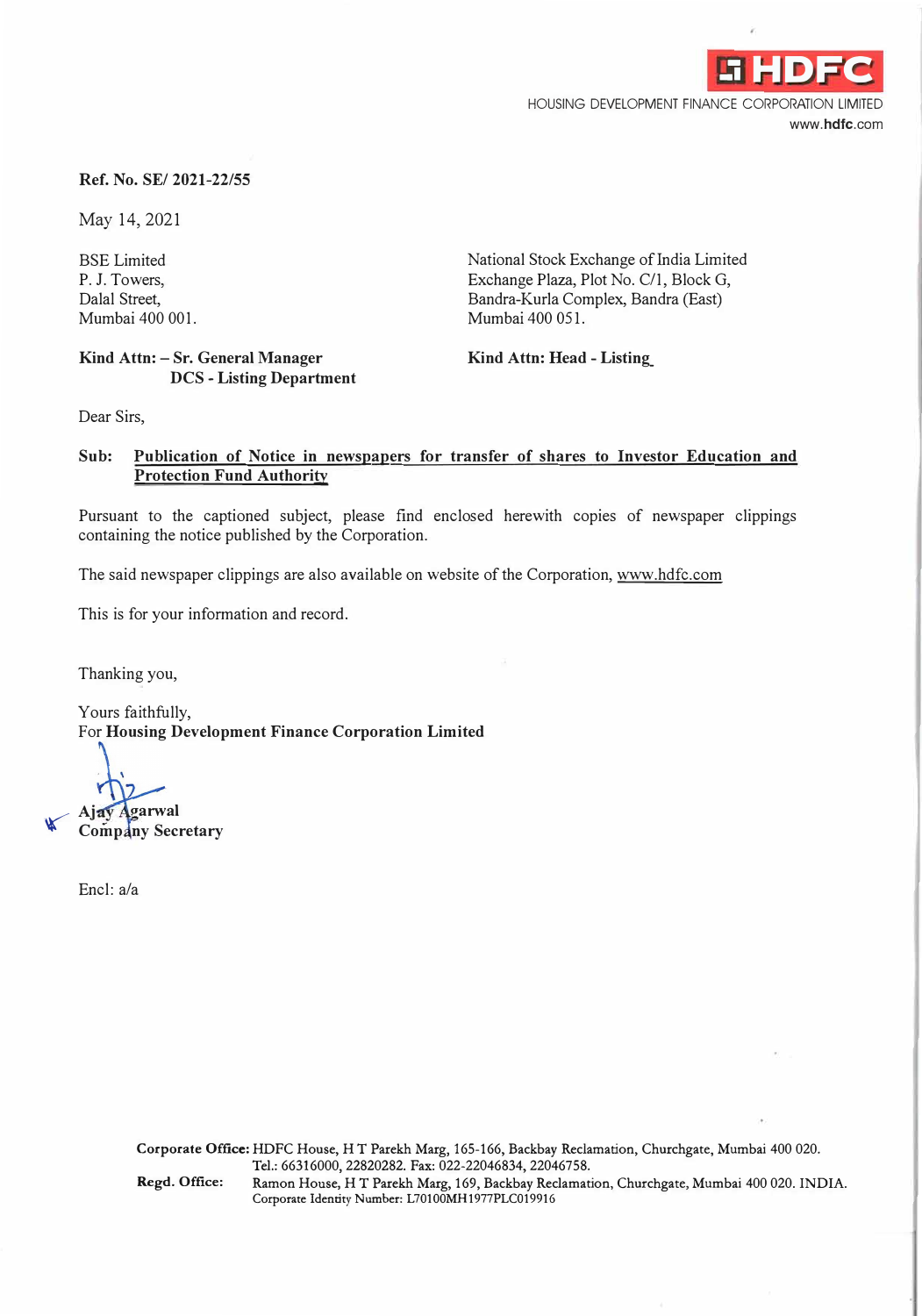## FRIDAY, 14 MAY 2021 Business Standard

# Noties

HOUSING DEVELOPMENT FINANCE CORPORATION LIMITED (CIN: 170100MH1977PLC019916)

Registered Office: Ramon House, H. T. Parekh Marg, 169, Backbay Reclamation, Churchgate, Mumbai 400 020. Tel. No.: 022 6141 3900 Website: www.hdfc.com E-mail: investorcare@hdfc.com Corporate Office: HDFC House, H. T. Parekh Marg, 165-166, Backbay Reclamation, Churchgate, Mumbai 400 020.

#### NOTICE OF TRANSFER OF EQUITY SHARES TO INVESTOR EDUCATION AND PROTECTION FUND (IEPF) AUTHORITY

This Notice is published pursuant to the provisions of Investor Education and Protection Fund Authority (Accounting, Audit, Transfer and Refund) Rules, 2016, as amended and various circulars issued thereto, from time to time, by Ministry of Corporate Affairs (collectively referred to as "the Rules").

In terms of Section 124(6) of the Companies Act, 2013 read with said Rules, the Corporation is required to transfer such shares corresponding to the dividend for the financial year 2013-14 in respect of which the shareholder has not claimed dividend for seven consecutive years from the said financial year to IEPF Authority.

The Corporation in addition to various letters has, vide letter dated May 10, 2021, sent a specific communication to the concerned shareholders whose unclaimed dividend/ shares as aforesaid are liable to be transferred to IEPF requesting them to claim their dividend(s) on or before August 20, 2021. failing which the shares held by them shall be transferred to IEPF Authority.

The concerned shareholders, holding shares in physical form and whose shares are liable to be transferred to IEPF, may note that in terms of the said Rules, the Corporation would be issuing duplicate share certificate(s) in lieu of share certificate(s) held by them for the purpose of transferring the said shares to IEPF and the said original share certificate(s) shall stand automatically cancelled. In case of shares held in demat mode, the transfer would be effected by issuance of necessary instruction to the depository to transfer the shares directly to IEPF. The concerned shareholders are further requested to note that all future benefits arising on such shares would also be transferred to IEPF Authority.

The Corporation has uploaded full details of the unclaimed dividend/ shares due for transfer to IEPF on its website www.hdfc.com. Concerned shareholders may verify the details of unclaimed dividend(s) and the shares liable to be transferred to IEPF Authority at https://www.hdfc.com/investorservices#dividend.

Subsequent to the transfer of the said unclaimed dividend/shares to IEPF. the shareholders may claim the same from IEPF Authority after following the procedure prescribed under the Rules. For more details please refer, www.iepf.gov.in.

For any queries/ grievances on above matter, shareholders are requested to contact the Investor Services Department vide an e-mail at investorcare@hdfc.com or at the registered office of the Corporation on or before August 20, 2021 being the last date for claiming the dividend for the financial year 2013-14, failing which, the shares held by them in the Corporation will be transferred to IEPF in compliance of the said Rules.

For Housing Development Finance Corporation Limited

Place: Mumbai Date: May 13, 2021

 $Sd$ **Ajay Agarwal Company Secretary FCS: 9023** 

ठिकाण : मुंबई

## नव शक्ति । मुंबई, शुक्रवार, १४ मे २०२१

88258

## **Filel** 19

हाऊसिंग डेव्हलपमेंट फायनान्स कॉर्पोरेशन लिमिटेड (सीआयएन:एल७०१००एमएच१९७७पीएलसी०१९९१६) नोंदणीकृत कार्यालय: रेमन हाऊस, १६९, बॅकबे रेक्लेमेशन, एच. टी. पारेख मार्ग, चर्चगेट, मुंबई-४०० ०२०. द. क्र.: ०२२-६१४१३९०० वेबसाईट: www.hdfc.com ई-मेल: investorcate@hdfc.com कॉर्पोरेट कार्यालय : एचडीएफसी हाऊस. १६५-१६६. बॅकबे. रेक्लेमेशन. एच. टी. पारेख मार्ग, चर्चगेट, मुंबई-४०००२०. दू.क्र.: ०२२-६६३१६००

#### डन्क्रेस्टर एज्यकेशन अँड प्रोटेक्शन फंड (आयर्डपीएफ) ऑर्थॉरिटीकडे समभागांच्या हस्तांतरणाची सूचना

सदर सूचना ही सुधारणेनुसार इन्व्हेस्टर एज्यकेशन ॲण्ड प्रोटेक्शन फंड ऑथॉरिटी (अकाऊंटींग, ऑडिट, ट्रान्स्फर अँड रिफंड) रूल्स, २०१६ आणि निगम व्यवहार मंत्रालयाद्वारे वेळोवेळी जारी केलेल्या विविध सर्क्युलर्स (एकत्रित ''रूल्स'' असा उल्लेख) अनुसार प्रकाशित करण्यात येत आहे. कंपनी अधिनियम, २०१३ च्या कलम १२४ (६) सह वाचता सदर रूल्स नुसार कॉर्पोरेशनता आयईपीएफ अँथॉरिटीकडे सदर वितीय वर्षापासून सात क्रमवार वर्षाकरिता लाभांशाचा दावा न केलेल्या भागधारकांच्या संदर्भातील वित्तीय वर्ष २०१३-१४ करिता लाभाशांशी संलग्न शेअर्स हस्तांतर करणे आवश्यक आहे.

कॉर्पोरेशनने या व्यतिरिक्त दिनांक १० मे. २०२१ रोजीच्या पत्राद्वारे विविध पत्रे ही २१ ऑगस्ट. २०२१ रोजी किंवा पूर्वी त्यांच्या लाभांशाचा दावा करण्याची त्यांना विनंती करण्यासाठी आयईपीएफकडे ज्याचा दावारहित लाभाश/शेअर्स हस्तांतर घेण्याचा संभव आहे त्या संबंधित भगधारकांना विनिर्दिष्ट पत्रव्यवहार पाठविला आहे कसर केल्यस त्यांनी धारण केलेले शेअर्स आयईपीएफ ॲथॉरिटीकडे हस्तांतरित करण्यात येतील.

प्रत्यक्ष स्वरूपात शेअर्स धारण केलेले आणि ज्यांचे शेअर्स आयर्ईपीएफकडे हस्तांतरित होण्याचा संभव आहे त्या संबंधित भागधारकांनी नोंद घ्यावी की, सदर रुल्सनुसार कॉर्पोरेशन आयईपीएफकडे सदर शेअर्स हस्तांतरित करण्यासाठी त्यांनी धारण केलेल्या शेअर प्रमाणपत्राच्या ऐवजी प्रतिलिपी शेअर प्रमाणपत्र जारी करेल आणि सदर मूळ शेअर प्रमाणपत्र आपोआप रह होईल. डिमॅट पद्धतीने शेअर्स धारण केलेल्याच्या बाबतीत आयर्डपीएफकडे थेट हस्तांतरणासाठी डिपॉझिटरीला आवश्यक सूचना जारी करेल. संबंधित भागधारकांना पुढे नोंद घेण्याची विनंती करण्यांत येते की, अशा शअर्सवरील उपार्जित पुढील सर्व लाभ सुद्धा आयईपीएफ आँथॉरिटीकडे हस्तांतरित करण्यात येतील

कॉर्पोरेशनने तिची वेबसाईट www.hdfc.com वर आयईपीएफकडे हस्तांतरणासाठी नियम शेअर्स आणि दावारहित लाभाशांचा संपूर्ण तपशील अपलोड केली आहे. संबंधित भागधारक https://www.hdfc.com/investorservices/dividend. येथे आयईपीएफ ऑधॉरिटीकडे हस्तांतरित होण्याचा संभ असलेले शेअर्स आणि दावारहित लाभांशाचा तपशील पडताळणी करू शकतात.

आयईपीएफकडे सदर शेअर्स/दावारहित लाभांशाच्या हस्तांतरणानंतर भागधारक रूल्स अंतर्गत विहित प्रक्रियेचा अवलंब करून आयईपीएफ ऑथॉरिटीकडे त्यासाठी दावा करू शकतात. अधिक तपशिलांसाठी कृपया - www.iepf.gov.in चा संदर्भ घ्यावा.

वरील प्रकरणावरीत कोणतीही चौकशी/तक्रारीकरिता भागधारकांना वित्तीय वर्ष २०१३-१४ करिता लाभाशाचा दावा करण्यासाठी अंतिम तारीख अशा २० ऑगस्ट, २०२१ रोजी किंवा पूर्वी कॉपोरेशनच्या नोंदणकित कार्यालयात किंवा investorcare@hdfc.com येथे ईमेल द्वारे इन्व्हेस्टर सर्व्हिसेस डिपॉर्टमेंटकडे संपर्क करण्याची विनंती करण्यात येत आहे, कसूर केल्यास कॉर्पोरेशन सदर रूल्सच्या अनपालनात आयर्डपीएफकडे त्यांनी धारण केलेले शेअर्स हस्तांतरित करेल.

हाऊसिंग डेव्हलपमेंट फायनान्स कॉर्पोरेशन लिमिटेडकरिता सही $/ -$ अजय अगरवाल कंपनी सेक्रेटरी दिनांक: १३ मे. २०१९ एफसीएस:९०२३